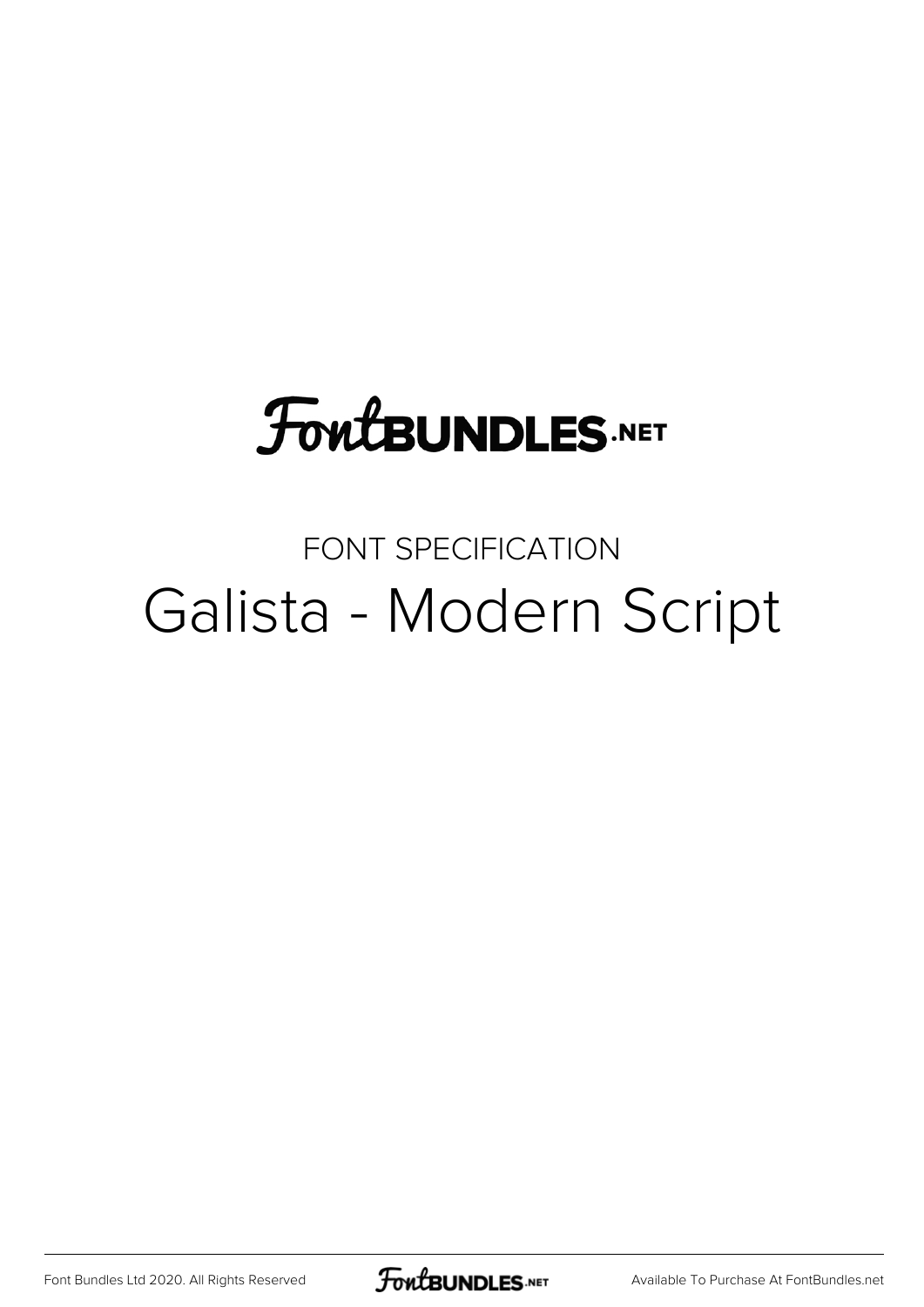## Galista - Regular

**Uppercase Characters** 

ABCDEFGHIJKIMMOPORS TUVUXYZ

Lowercase Characters

 $a\,b\,c\,de\,\ell\,e\,f\,j$ klmnepgr $\,s\,t\,a\,v\,w\,v\,s\,j\,s$ 

**Numbers** 

0123456789

Punctuation and Symbols

 $\frac{1}{2}$  # \$ % & ' ( ) \* + , - . : ;  $=$  > ? [ \ ] ^ \_ { | } &  $\frac{1}{2}$  '4 2 3  $\cdot$  1 0  $\frac{1}{4}$   $\frac{1}{2}$  $\frac{3}{4}$ ≪

All Other Glyphs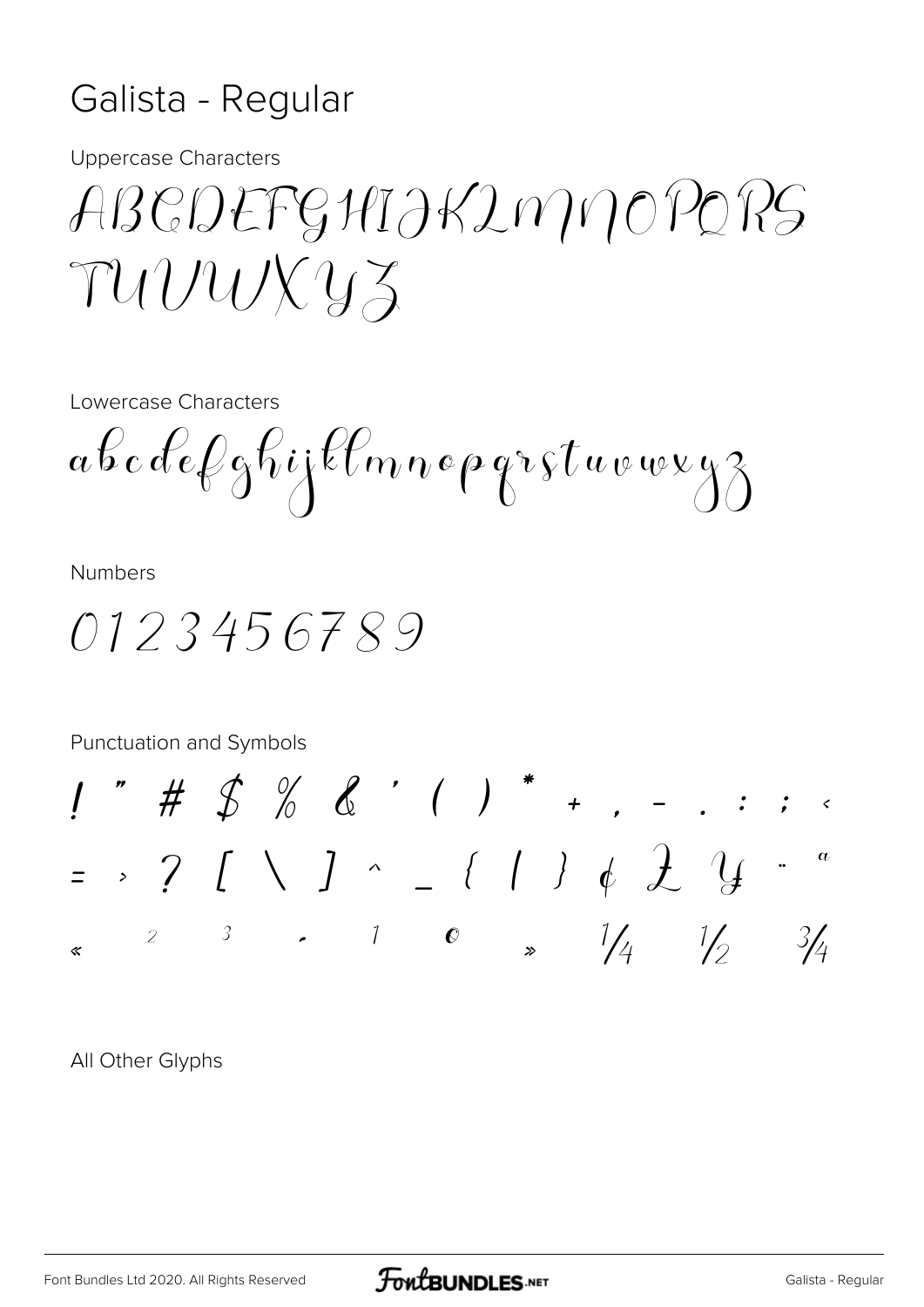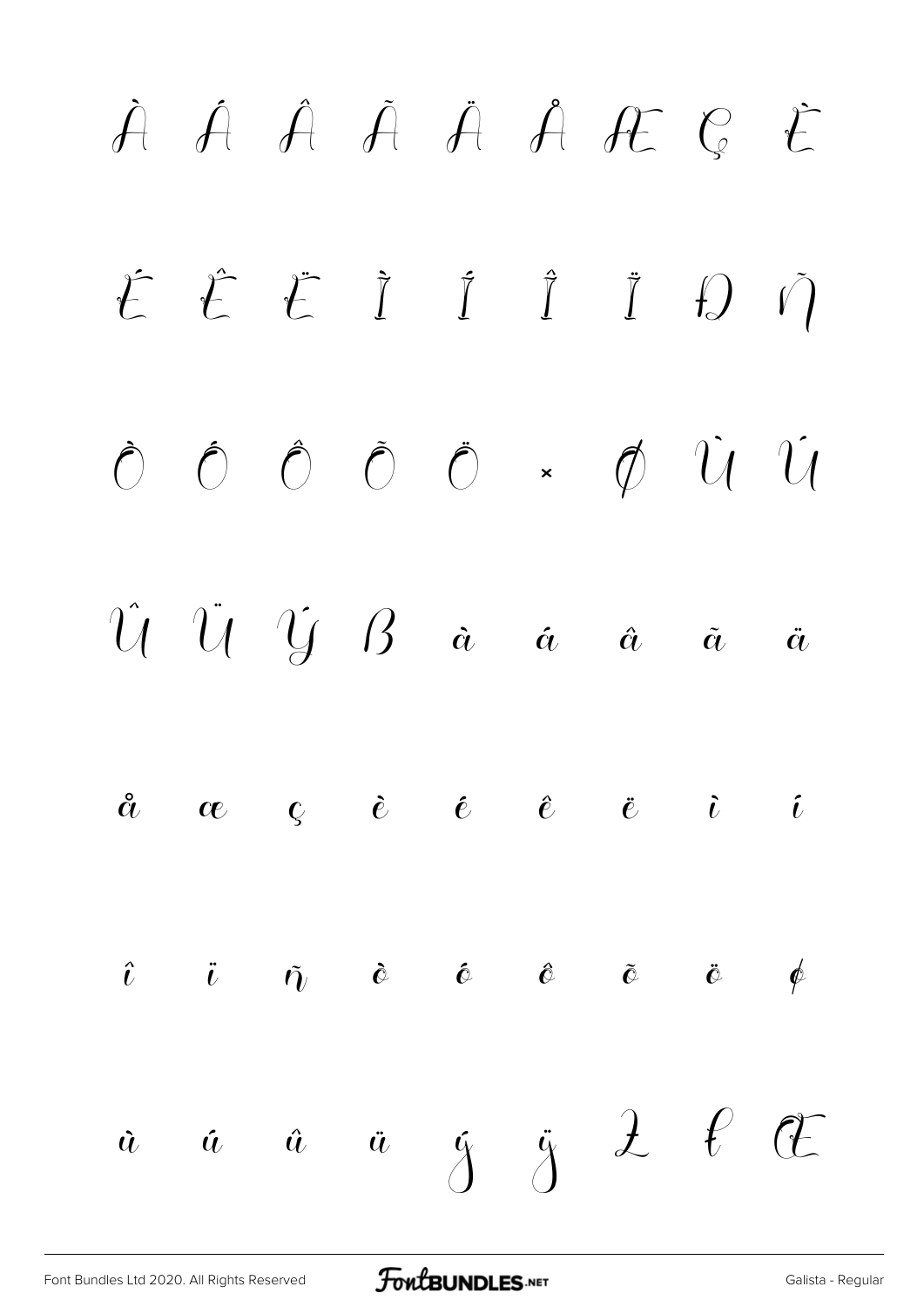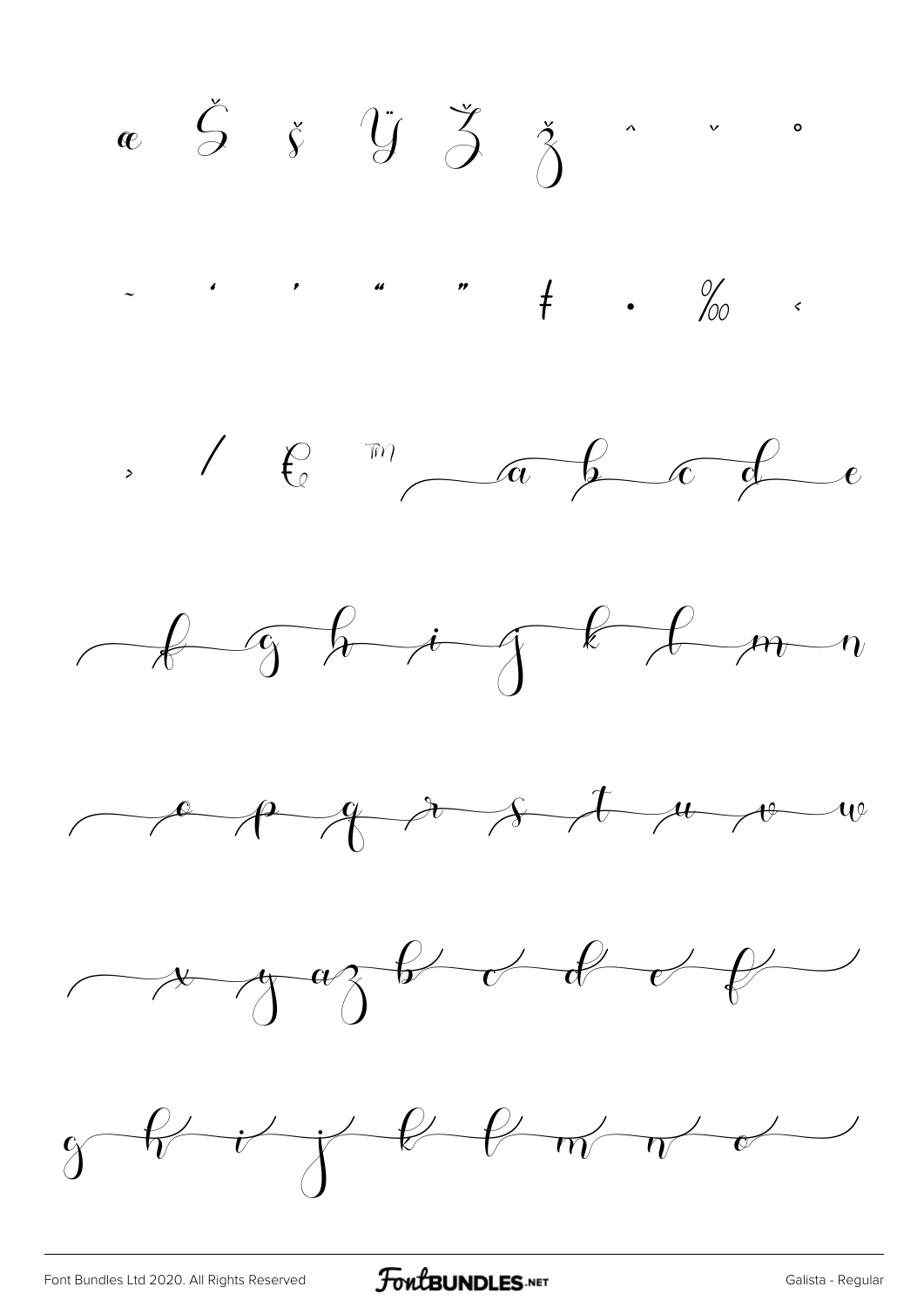





$$
\rightarrow \begin{array}{ccccccccc}\n3 & \alpha & b & \alpha & d & b & \alpha & \beta & \gamma & \eta\n\end{array}
$$